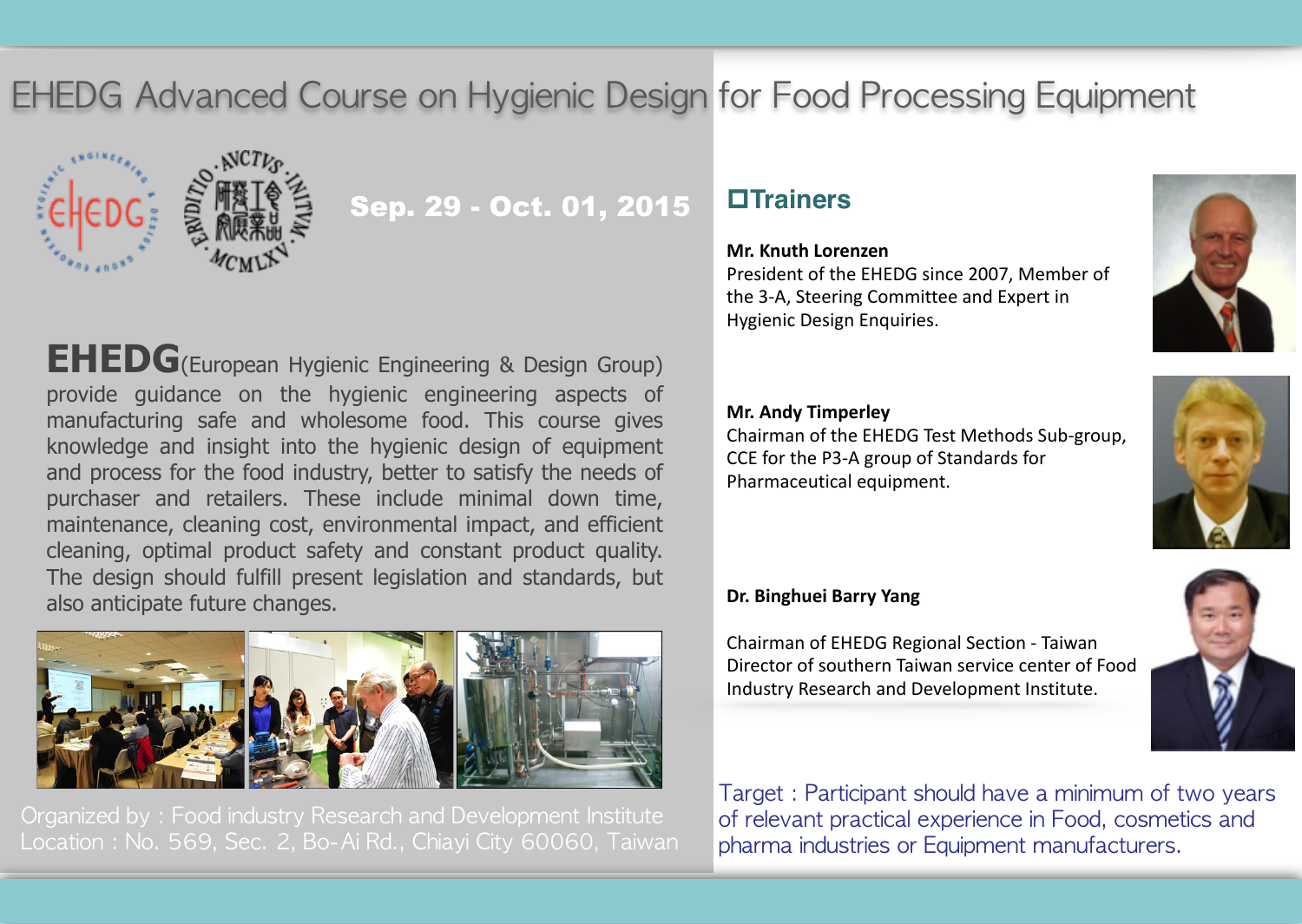#### p **Program**

|                 | Day 1                        |                    |                 | Day 2                                                                 |                    |                 | Day 3                                                               |                    |
|-----------------|------------------------------|--------------------|-----------------|-----------------------------------------------------------------------|--------------------|-----------------|---------------------------------------------------------------------|--------------------|
|                 | <b>Topic</b>                 | <b>Trainer</b>     |                 | <b>Topic</b>                                                          | Trainer            |                 | <b>Topic</b>                                                        | Trainer            |
| $08:40 - 09:00$ | Registration                 |                    | $08:30 - 09:15$ | <b>Welding Stainless Steel</b>                                        | Knuth Lorenzen     | $09:10 - 10:40$ | <b>Building and Process Layout</b>                                  |                    |
| $09:00 - 09:30$ | <b>EHEDG</b> introduction    | Knuth Lorenzen     | $09:15 - 09:25$ | Coffee break                                                          |                    | $10:40 - 11:10$ | Coffee break                                                        |                    |
| $09:30 - 09:40$ | Coffee break                 |                    | $09:25 - 10:10$ | <b>Static seals and Couplings</b>                                     | Andy Timperley     | $11:10 - 12:00$ | Installation and Maintenance.<br>Lubricants                         | Barry, Andy, Knuth |
| $09:40 - 10:20$ | Legal requirement            | Barry Yang         | $10:10 - 10:30$ | Coffee break                                                          |                    | $12:00 - 13:00$ | Lunch                                                               |                    |
| $10:20 - 10:30$ | Coffee break                 |                    | $10:30 - 12:00$ | Cleaning and Disinfection                                             | Andy Timperley     | $13:00 - 14:00$ | Case study on equipment                                             | Barry, Andy, Knuth |
| $10:30 - 12:00$ | Hazards in Hygienic          | Andy Timperley     | $12:00 - 13:00$ | Lunch                                                                 |                    | $14:00 - 14:20$ | Coffee break                                                        |                    |
| $12:00 - 13:00$ | Lunch                        |                    | $13:00 - 13:45$ | Valves                                                                | Knuth Lorenzen     | $14:20 - 15:20$ | Case study presentation                                             |                    |
| $13:10 - 14:20$ | Hygienic Design Criteria     | Knuth Lorenzen     | $13:45 - 14:00$ | Coffee break                                                          |                    |                 | <b>Participant EHEDG</b>                                            |                    |
| $14:20 - 14:40$ | Coffee break                 |                    | $14:00 - 14:45$ | Pumps                                                                 | Knuth Lorenzen     | $15:20 -$       | Advanced Course on<br>Hygienic Design - final exam<br>Questionnaire |                    |
| $14:40 - 15:40$ | <b>Material Construction</b> | Andy Timperley     | $14:45 - 15:00$ | Coffee break                                                          |                    |                 |                                                                     |                    |
| $15:40 - 16:00$ | Coffee break                 |                    |                 | Verification of Hygienic<br>Design, test methods and<br>certification | Barry, Andy, Knuth |                 |                                                                     |                    |
| $16:00 - 17:00$ | Case study                   | Barry, Andy, Knuth | $15:00 - 16:00$ |                                                                       |                    |                 |                                                                     |                    |
| $17:00 -$       | Dinner                       |                    | $16:00 - 17:00$ | Case study                                                            |                    |                 |                                                                     |                    |
|                 |                              |                    | $17:00-$        | Dinner                                                                | Barry, Andy, Knuth |                 |                                                                     |                    |

#### p **Costs**

 **The cost of the course are USD 1,000 including hand-outs, coffee, tea, lunches and two dinners. Company members of EHEDG get a 10% discount on the course price. Reduction of 10% for the second registration coming from the same company.** 

**Bank name: First Commercial Bank (Bank number: 007); Bank account number: 301-40-021936;** 

**Beneficiary name: Food Industry Research and Development Institute**

#### p **Certificate**

 **An attendance certificate will be provided after the final exam**